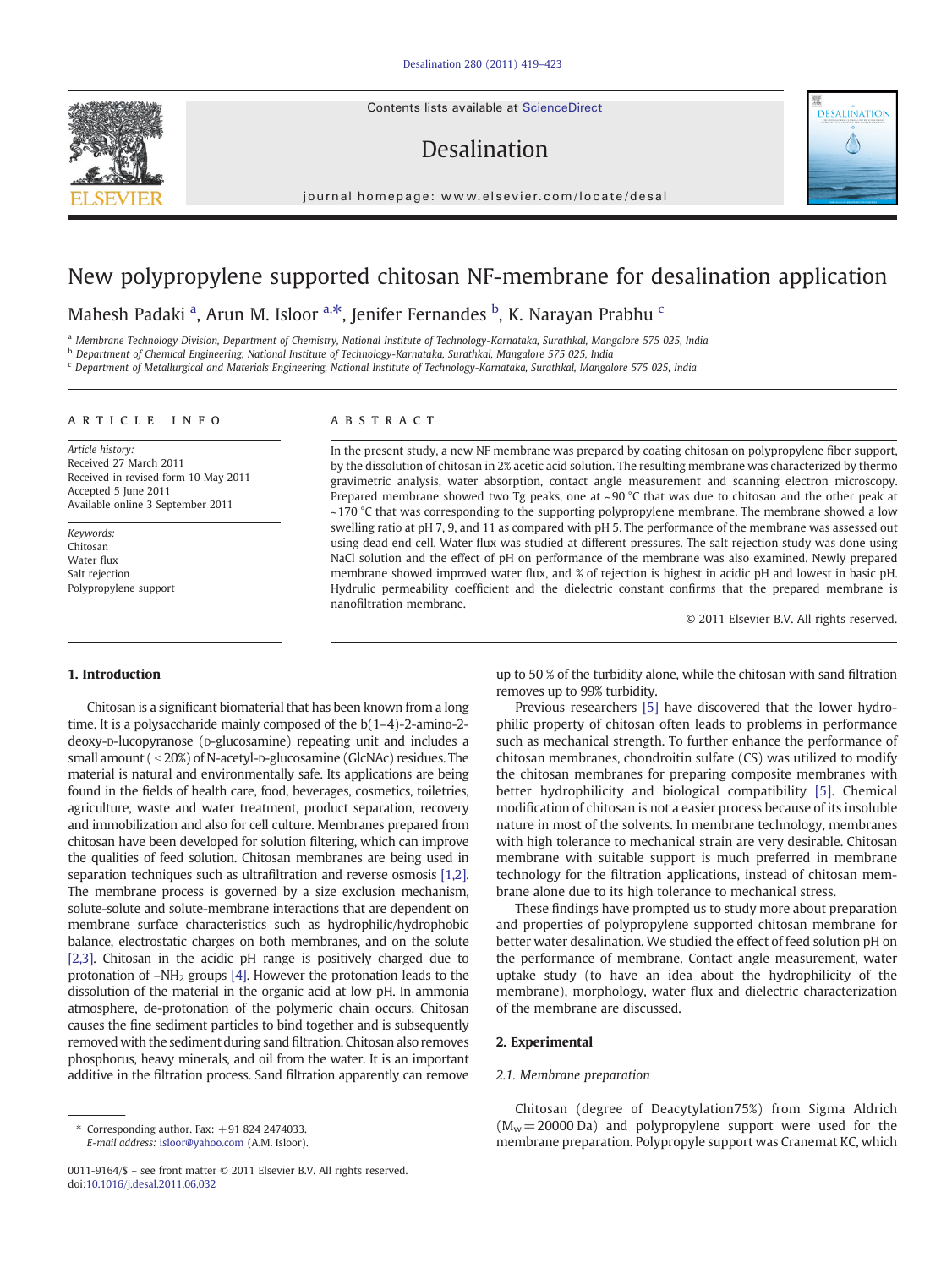<span id="page-1-0"></span>was a gift sample from Dr. Michael Guiver. Membrane was prepared using TIPS (Temperature Induced Phase Separation Technique). Chitosan solution was prepared by dissolving chitosan flakes into 2 wt.% aqueous acetic acid solution at room temperature. After filtering the resultant solution through G3 sand filter, chitosan solution was spread on the surface of the polypropylene support and allowed to dry at 80 °C for 48 h. After drying, the membrane was dipped in 4% of the NaOH solution to neutralize the acetic acid present in the membrane for one hour and then membrane was washed with distilled water until pH of the washed water reaches 7. Membrane was dried in room temperature for 48 h. Before characterization of the membrane, it was immersed in distilled water for 1 h.

# 2.2. Characterization of the membrane

#### 2.2.1. Morphology study of the membrane

Scanning electron micrographs of membrane were recorded using a Jeol JSM-6380LA scanning electron microscope. Membrane samples dipped and broken in liquid nitrogen before the SEM analysis. Surface was coated with gold by a sputter coating machine.

#### 2.2.2. Thermal properties of the membrane

Differential scanning calorimetry was used to measure glass transition temperatures (Tg). Differential scanning calorimeter thermograms of supported membrane was recorded on a Perkin Elmer Pyris 1 instrument at a heating rate of 10 °C min−<sup>1</sup> . Scans were carried out from 30 °C to 300 °C in the absence of atmospheric oxygen.

#### 2.2.3. Water swelling and contact angle measurement

To determine the pH-dependent swelling properties of the membranes, pre-weighed  $1 \text{ cm}^2$  of dry samples were immersed in buffer solutions with pH values of 5, 7, 9, and 11. After 24 h, swollen membrane was taken out, excess of the water was removed from the surface using blotting paper. After which membrane was weighed. The following equation was used to determine the swelling ratio.

$$
\%swelling = \left(\frac{w_w - w_d}{w_d}\right) \times 100
$$

where  $W_w$  and  $W_d$  are the sample weights after swelling for 24 h and dry state, respectively. In each specimen, five samples were tested and average was reported.

The contact angle between water and the membrane surface was measured with a FTA-200 Dynamic contact angle analyzer according to the sessile droplet method. Contact angle was measured five times at different locations of membrane and an average value was calculated.

# 2.2.4. Performance study of membrane

To test the rejection properties of the prepared supporting membrane, NaCl solution was employed as inorganic electrolyte. The concentration of inorganic electrolyte was determined conductometrically.

All the permeation experiments were performed at room temperature using self constructed dead end desalination cell [\[6\].](#page-3-0) A circular membrane sample with diameter of 60 mm was placed in the test cell with the chitosan surface facing towards incoming feed. Effective membrane diameter was 50 mm. The flux was measured by direct measurement of the permeate flow in terms of liter per meter square per hour (L m<sup>-2</sup> h<sup>-1</sup>). The percent salt rejections were determined by comparing the conductivity of feed and permeate solutions. These samples were analyzed for their salt concentration by conductivity measurement. From the results, the percent retention was calculated using

$$
\%R = \left(1 - \frac{C_p}{C_f}\right) \times 100
$$

where  $C_p$  is the salt concentration in permeate and  $C_f$  is the concentration in the feed. NaCl solution (3500 ppm) was used as the feed. The effect of pressure on flux and percent rejection was



Fig. 1. a. SEM image of the membrane surface of the membrane. b. SEM image cross section of the membrane. c. SEM image cross section of the membrane. d. SEM image cross section of the membrane.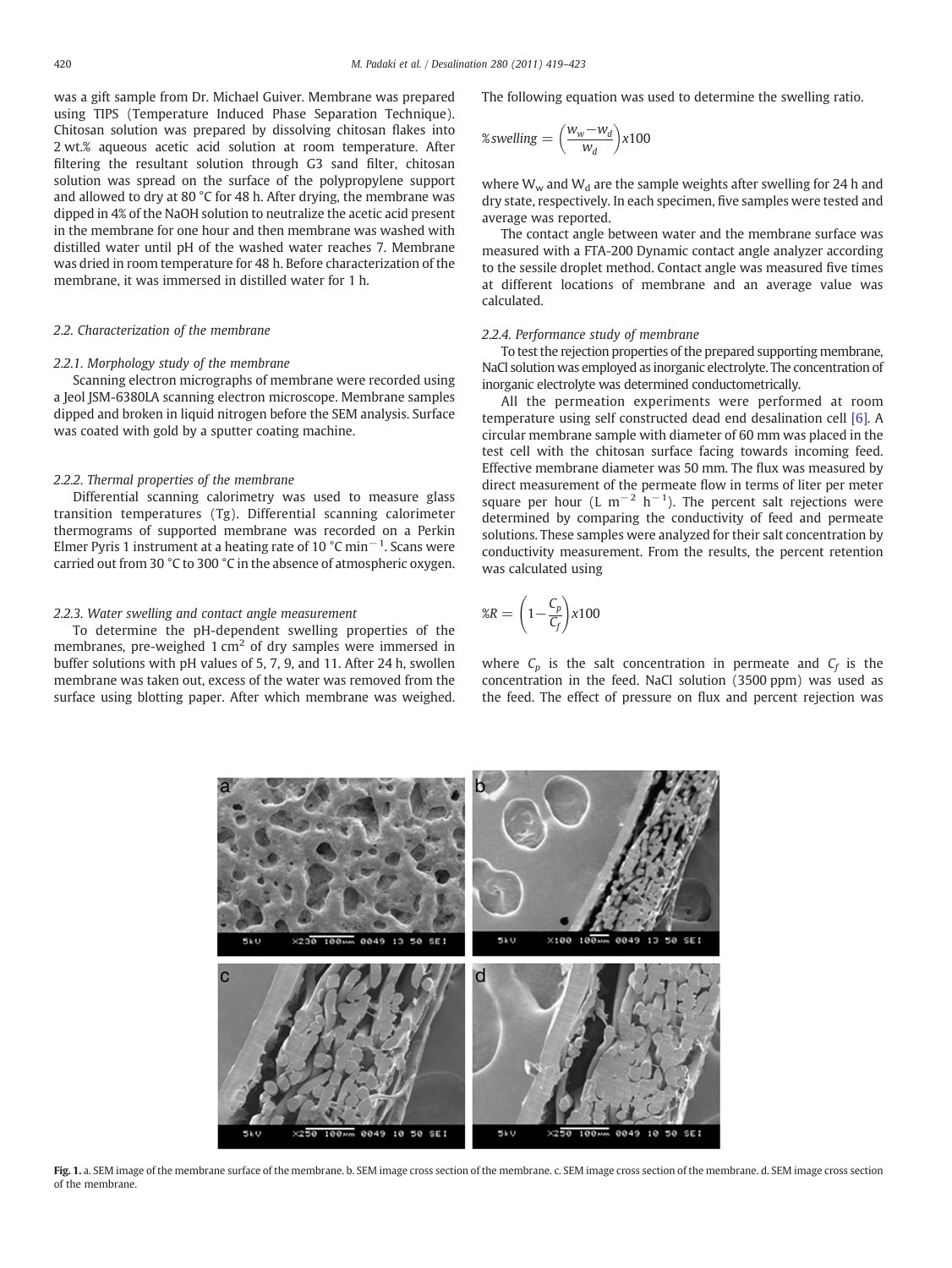<span id="page-2-0"></span>

studied. Performance experiments were carried out using varying pH (5, 7, 9 and 11) of feed sample to study the effect of pH on membrane performance. The pH was adjusted using buffer.

Dielectric constant of the membrane was determined by Precision LRC meter Agilent 4258A with 16451b dielectric test fixture at various frequencies 75 kHz to 30 MHz with 1 MHz steps.

#### 3. Results and discussion

#### 3.1. Morphology of the membrane

Scanning electron micrographs of the typical supported membrane are presented in [Fig. 1](#page-1-0). It is obvious from the pictures that chitosan thin layer was properly cast on the top of the polypropylene substrate. [Fig. 1](#page-1-0)(a) shows the morphology of membrane prepared by phase inversion technique. Polypropylene substrate shows the microfibers ([Fig. 1b](#page-1-0),c and d). Chitosan layer thickness was approximately 10 μm from SEM image of [Fig. 1](#page-1-0)(c). [Fig. 1](#page-1-0)a represents the surface of the membrane. As we cast chitosan solution on to polypropylene support membrane, it did not penetrate into voids of support membrane but settled on the surface and thereby forms two separate layers, which is clear from SEM pictures.

### 3.2. Thermal analysis of the membrane

Fig. 2 represents the DSC curve for chitosan support membrane. It showed two separate Tg values, one ~90 °C is due to chitosan and the other peak at around 170 °C is corresponding to the supporting polypropylene membrane. As there is presence of two different Tg values, it clearly indicates that, two polymers were not blended with each other instead they just stick to one another without any molecular bonding and maintain their individual identity. This is also evident from the SEM image of the membrane.

| Table 1 |                                                                       |
|---------|-----------------------------------------------------------------------|
|         | % water uptake, % rejection and flux of the membrane at different pH. |

| рH             | % Water uptake | Flux(L/m <sup>2</sup> h) | % Rejection |
|----------------|----------------|--------------------------|-------------|
| 5              | 88             | 43.42                    | 44          |
| $\overline{7}$ | 34.67          | 35                       | 38.42       |
| 9              | 24.36          | 35                       | 28.5        |
|                | 42.00          | 15                       | 12.63       |
|                |                |                          |             |



Fig 3. Contact angle measurement of the membrane.

# 3.3. Water swelling behavior and contact angle measurement

To investigate the swelling behavior with solution having various pH values, the membrane was swollen in buffer solutions of pH values 5, 7, 9, and 11. Membranes were swollen considerably in the selected pH scale. Table 1 shows the pH-dependent swelling behavior of fully swollen membrane. It showed a low swelling ratio at pH 7, 9, and 11 as compared with pH 5. The pH sensitivity of the membrane is from the nature of chitosan itself [7–[11\].](#page-3-0) It exhibits pH-responsive behavior as a weak poly base due to the large quantities of amino groups on its backbone. Acidic media has a pronounced effect on swelling behavior compared to the neutral and basic media. The protonation of the -NH<sub>2</sub> group in membranes thus ensures chain relaxation, leading to efficient solvent diffusion. In neutral and basic media, the swelling was mainly driven by solvent diffusion, but the chain relaxation effect due to protonation of amino groups was absent. In addition, the samples with higher porosity had higher extent of swelling, which seemed to preside over the diffusion of solvent in the matrix.

Contact angle is another important parameter for measuring surface hydrophilicity [\[12,13\].](#page-3-0) In general, smaller the contact angle higher is the hydrophilicity of the material. Contact angle of the prepared membrane is 77.77° as shown in Fig. 3.

### 3.4. Performance of the membrane

Water permeability of the membrane was studied using dead end flow cell in different pressure ranging between 200 kPa to 800 kPa. Fig. 4 shows the water permeation results. It is evident from the study that, increase of pressure, increases the water permeation linearly. Water permeability coefficient of the membrane is calculated using the slope and it is found to



Fig 4. Water flux study of the membrane.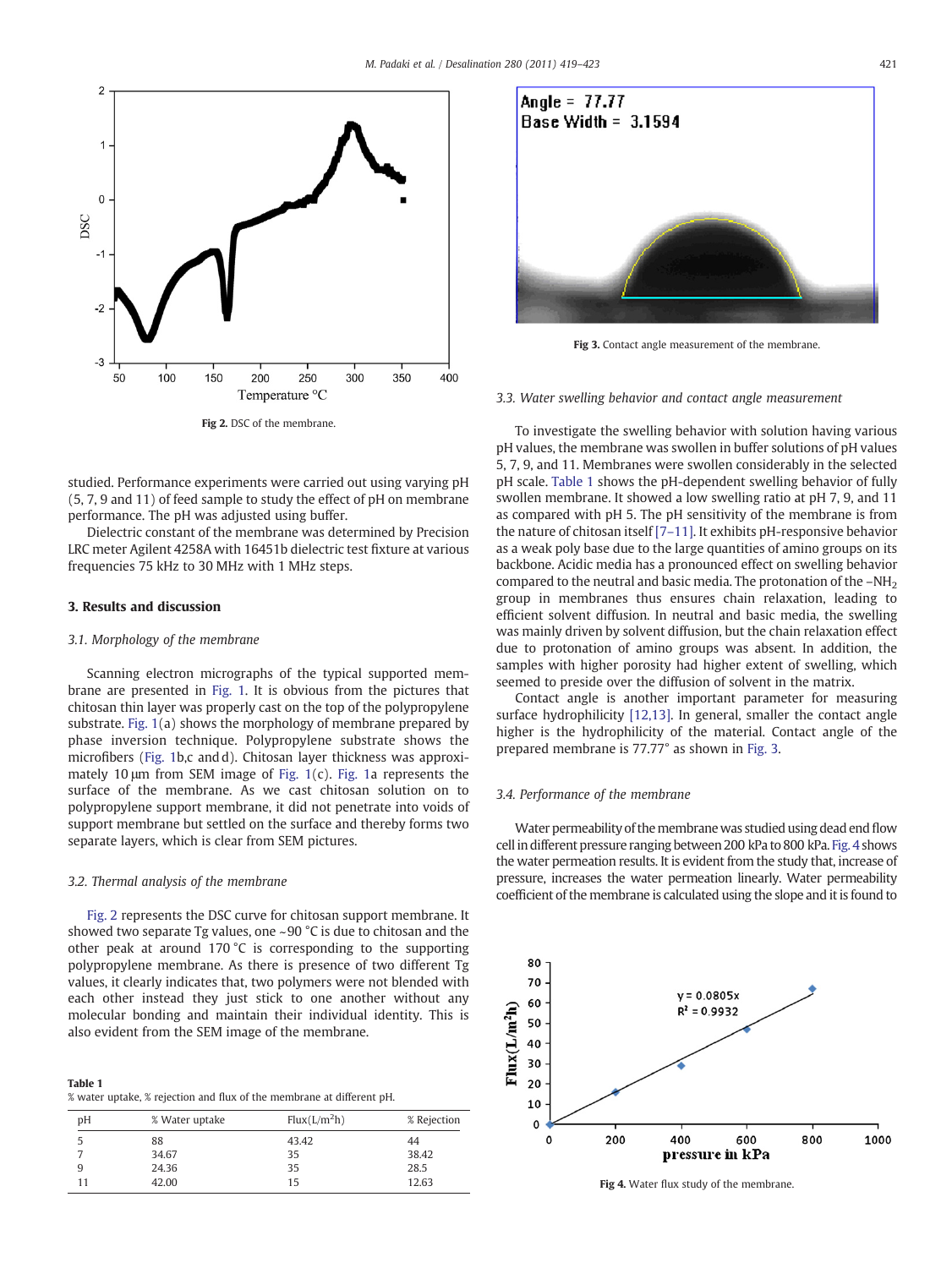<span id="page-3-0"></span>

Fig 5. Dielectric constant of the membrane.

be 2.229 ×  $10^{-11}$  m/s Pa. According to the Spiegler–Kedem model [\[14\]](#page-4-0) the membrane shows the nanonporous nature.

Fig. 5 represents the dielectric spectrum which are independent of the frequencies between  $1 \times 10^6$ –6 $\times$ 10<sup>6</sup> Hz. As discussed in [\[15\],](#page-4-0) the greatest dielectric constant represented smallest void area of the membrane. This was also verified by the small water flux as shown in [Fig. 4](#page-2-0), by comparing these values with our recent report chitrakar et al, [\[16\]](#page-4-0). Hence the prepared membrane is in nanofiltration range.

Rejection of the NF membrane to inorganic electrolytes is related to the ion valency and size [\[17\].](#page-4-0) The transport mechanism and electrolyte rejection of amphoteric NF membrane are, convection (C), diffusion (D) and electron migration (EM) [\[18\]](#page-4-0). The charge effect of electrolyte ions is to be considered as a dominant factor for NF of inorganic electrolytes of low concentration [\[19\]](#page-4-0).

The prepared membrane showed about 40 % salt rejection in lower pressure. Fig. 6 shows performance of the membrane at different pressures. All the experiments were repeated three times and the mean value was reported. Rejection experiments were carried out in different pH as well as at different pressure using 3500 ppm NaCl solution. The rejection study in different pH was carried out at 200 KPa. [Table 1](#page-2-0) shows percent rejection and flux of the membrane in different pH. Membrane behavior for different pH solutions was studied. At acidic pH, as chitosan is having  $NH<sub>2</sub>$  group in its back bone, it will get protonated and the membrane surface will become positively charged and therefore, the surface becomes hydrophilic in nature. So, when we study the salt rejection of the membrane, it is showing the highest rejection at lower pH. This is due to the fact that the presence of positive charge on the membrane surface facilitates for the exchange of cation and thereby shows highest rejection with flux of 43 L/m<sup>2</sup>h, whereas in basic pH the free  $NH<sub>2</sub>$  remains as such and rejection is less. As a matter of fact, the water flux of the membrane increases as we go from basic to acidic pH range. This result also confirms that membrane has positive charge. In acidic pH of 5, membrane showed 45% of salt rejection with the flux of 43 L/m<sup>2</sup>h, whereas in pH 11, it shows 12% of rejection with the flux of  $5 \text{ L/m}^2$ h.

### 4. Conclusion

The SEM micrograph pictures, showed two layers which are due to the polypropylene support and chitosan. Thermal study showed two separate Tg values, one ~90 °C due to chitosan and the other peak at around 170 °C is corresponding to the supporting polypropylene membrane. The membrane showed a low swelling ratio at pH 7, 9, and 11 as compared with pH 5. It showed 90 % water swelling in pH 5,



Fig 6. % rejection and flux of NaCl at different Pressure.

whereas contact angle of the prepared membrane is 77.77°. Using Hydraulic permeability coefficient and dielectric constant it is confirmed that the prepared membrane is nanofiltration. The supported chitosan membrane has showed good performance in acidic pH compared to basic and neutral. In acidic media of 5 pH, membrane showed about 40% of salt rejection with the flux of 43  $L/m<sup>2</sup>$ h. However in pH 11, it showed 12% of rejection with the flux of 5  $L/m<sup>2</sup>h$ .

## Acknowledgements

AMI thank, Department of Atomic Energy, Board for Research in Nuclear Sciences, Government of India for "Young Scientist" award and the financial support for the research. AMI also thank Dr Michael D Guiver of National Research Council of Canada for the help.

### References

- [1] MusaleD.A. , KulkarniS.S. , Fouling reduction in poly(acrylonitrile-co-acrylamide) ultrafiltration membranes, J Membrane Sci 111 (1996) 49–56.
- [2] YangT. , ZallR.R. , Chitosan membrane for reverse osmosis application, Journal of Food Science 49 (1984) 91–93.
- [3] VourchM. , BalannecB. , ChauferB. , DorangeG. , Nanofiltration and reverse osmosis of model process waters from the dairy industry to produce water for reuse, Desalination 172 (2005) 245–256.
- [4] WangX. , D. Yumin, FanL. , LiuH. , HuY. , Chitosan- metal complexes as antimicrobial agent: synthesis, characterization and Structure-activity study, Polymer Bulletin 55 (2005) 105–113.
- [5] N. Yuana, R. Tsaia, M. Hob, D. Wanga, J. Laic, H. Hsieha, Fabrication and characterizationof chondroitin sulfate-modified chitosan membranes for biomedical applications, Desalination 234 (2008) 166–174.
- [6] M. Padaki, A. Isloor, K. Nagaraja, H. Nagaraja, M. Pattabi, Conversion of microfiltration membrane into nanofiltration membrane by vapour phase deposition of aluminium for desalination, Desalination 274 (2011) 177–181.
- [7] M. Risbud, A. Hardikar, S. Bhat, R. Bhonde, pH-sensitive freeze-dried chitosanpolyvinyl pyrrolidone hydrogels as controlled release system for antibiotic delivery, Journal Controlled Release 68 (2000) 23–30.
- [8] S.Y. Kim, S.M. Cho, Y.M. Lee, S.J. Kim, Thermo- and pH responsive behaviors of graftcopolymer and blend based on Chitosan and N-isopropylacrylamide, Journal of Applied Polymer Science 78 (2000) 1381–1391.
- [9] K.Y. Lee, W.H. Park, W.S. Ha, Polyelectrolyte complexes of sodium alginate with chitosanor its derivatives for microcapsules, Journal of Applied Polymer Science 63 (1997) 425–432.
- [10] G.A.F. Roberts, Chitin Chemistry, The Macmillan Press Ltd., London, UK, 1992.
- [11] S. Herber, W. Olthuis, P. Bergveld, A swelling hydrogel-based PCO<sub>2</sub> sensor, Sensors andActuators B-chemical 91 (2003) 378–382.
- [12] KhayetM., FengC.Y., KhulbeK.C., MatsuuraT., Preparation and characterization of polyvinylidene fluoride hollow fiber membranes for ultrafiltration, Polymer 43 (2002) 3879–3890.
- [13] L. Palacio, J.I. Calvo, P. Prádanos, A. Hernández, P. Väisänen, M. Nyström, Contact angles and external protein adsorption onto UF membranes, Journal Membrane Science 152 (1999) 189–201.